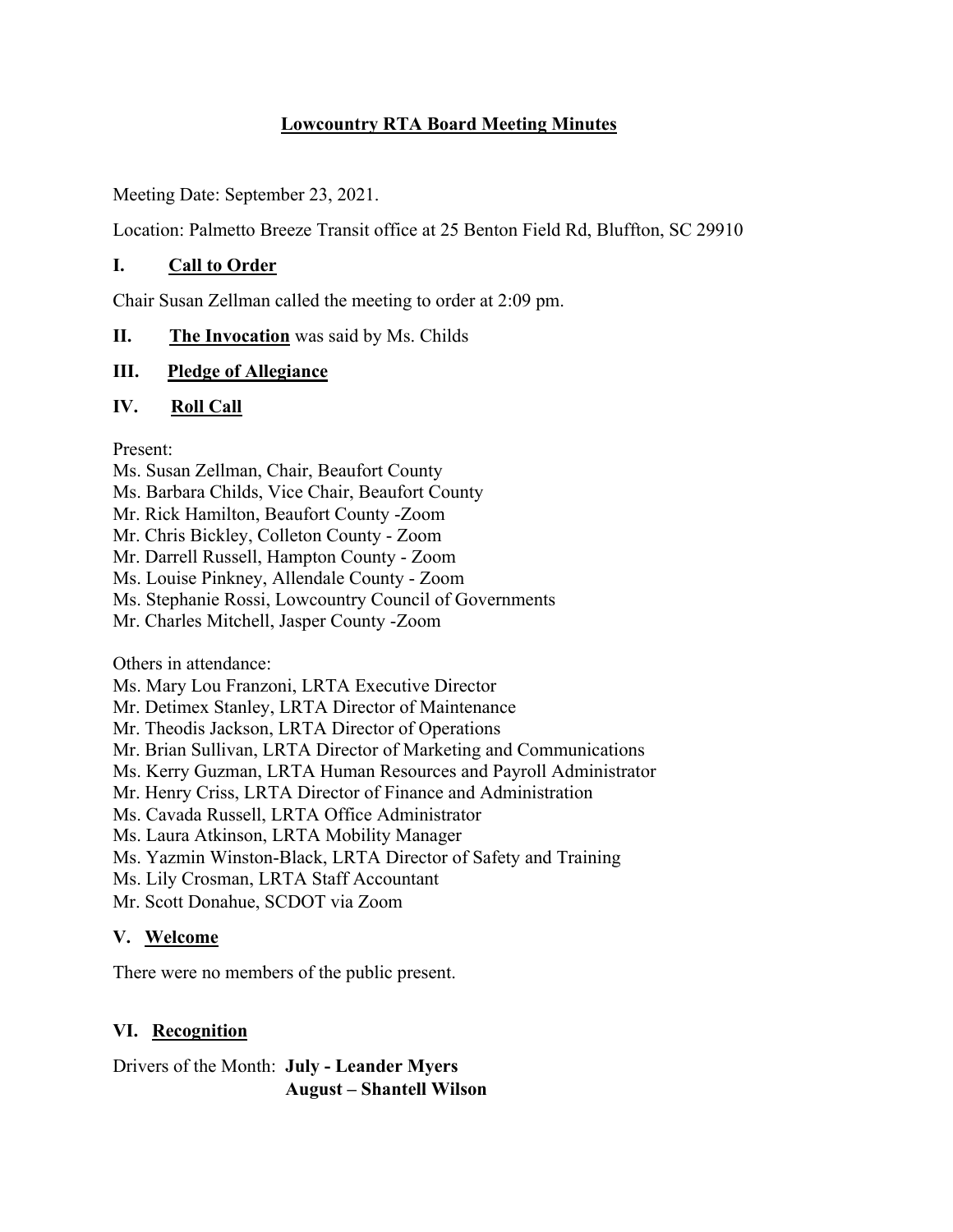#### **VII. Approval of Minutes**

 **A motion was made by Ms. Childs to approve the minutes from the Special Board meeting held on July 27, 2021. Mr. Russell seconded the motion. A motion was made by Mr. Hamilton to approve the minutes of the Board meeting held on July 28, 2021. Mr. Mitchell seconded the motion. Both motions carried unanimously.**

#### **VIII. Action Items**

None

### **IX. Informational Items**

### 1. **Director's Report**

 This seasons Trolley ridership was just over 52,000 passengers as opposed to pre Covid in which the highest year was 15,000 riders. The addition of the second route as well as the record number of visitors to Hilton Head were contributing factors. Ms. Franzoni recognized Mr. Criss for being awarded the Certified Government Financial Manager Certificate by the Association of Government Accounting. Mr. Sullivan, Director of Marketing, produced and distributed a total of 40,000 schedules for the trolleys during our four months of active service. There was a five hundred percent increase in website activity over the last couple of years. Video monitors were added to each of the four trolleys as a tool to give riders some history about the island and to also give information about current events taking place in the area. Forty-three bus stop signs have been erected along the Bluffton and Buckwalter Parkways for the new Bluffton Breeze service. A Virtual Triennial Review was done by the Federal Transit Administration (FTA) in July. The review covered 2017- 2020. The majority of the findings dealt with procurement. Recommendations are to take procurement training, redo the policy on procurement, and address other items in the report. The deadline to complete recommendations is December 7, 2021.

## 2. **Finance Director's Report**

Mr. Criss stated that there were no findings related to financial management during the Triennial Review and attributed this success to the hard work of the finance and administration team. Ms. Lily Crosman was introduced to the Board as the new Staff Accountant. The reports for the financial statements for the fiscal year of 2020-2021 included a breakdown of operating expenses for Rural and Urban service. Chair Zellman stated that the breakdown with Urban and Rural will be helpful in our strategic planning. Mr. Criss presented the financial statements for July and August. Mr. Criss pointed out that the statements reflect a deficit due to the fact that we have not received the SCDOT reimbursement for July and August, however those funds are expected soon which will offset the indicated deficit.

## 3. **Chairperson's Report**

Chair Zellman commented on how well the ribbon cutting event for the Bluffton Breeze went. She gave recognition to attendees which included The Greater Bluffton Chamber of Commerce, Mr. Logan Cunningham, County Council member and manager of the Station 300 restaurant, and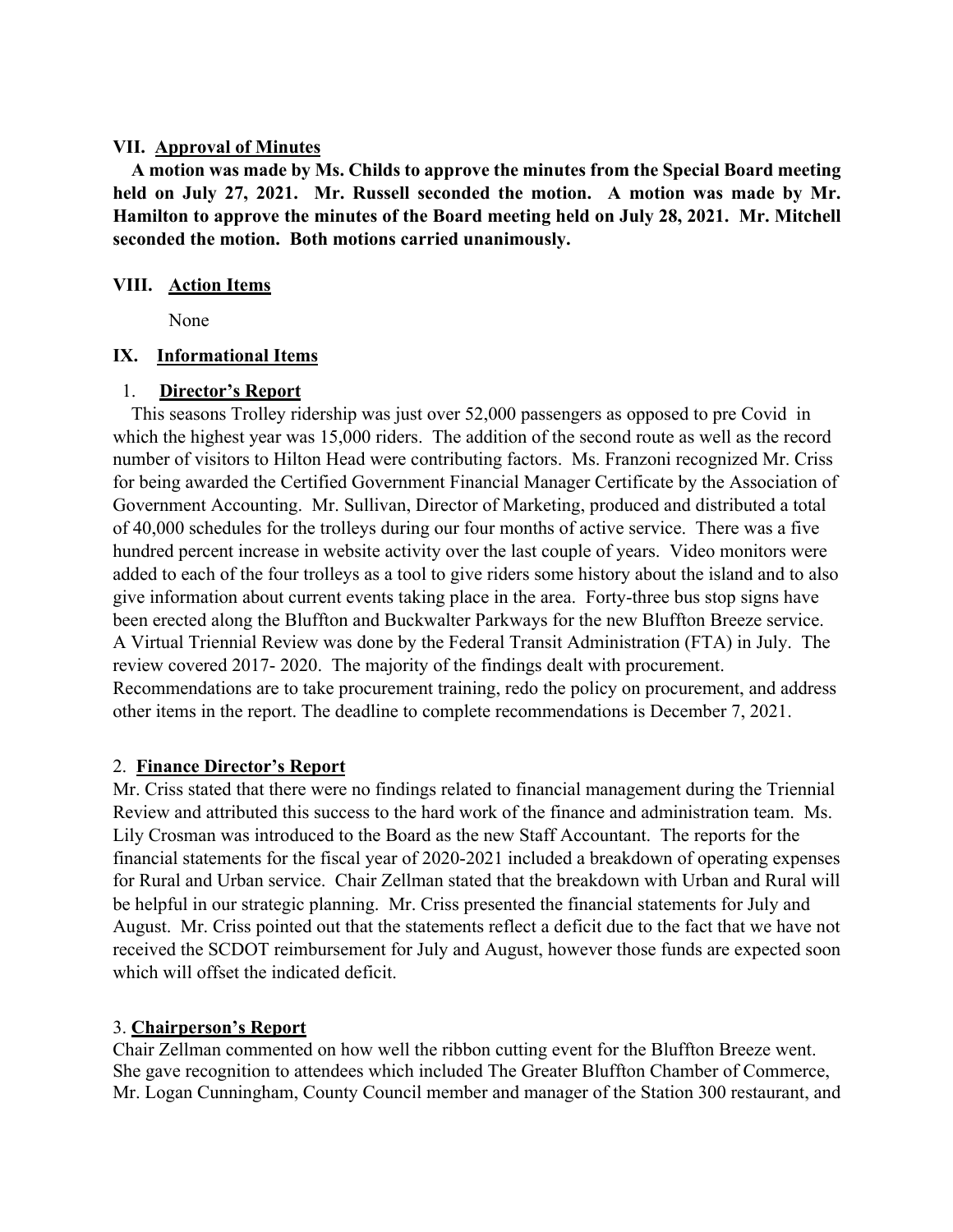Bridgette Frazier, Bluffton County Council. Mr. Cunningham spoke at the event expressing his interest in the Bluffton Breeze and how it will be a resource for his employees. Chair Zellman informed everyone that she was in attendance at the Lowcountry Area Transportation Study (LATS) meeting. She met with Mr. Sullivan to discuss the story cards for Palmetto Breeze. They agreed that the card would be used to hand out to perspective stakeholders, partners in the community, and potential employees.

## 4. **Committee/Project Reports**

## • **Operations Committee**

The Operations Committee was unable to meet due to scheduling conflicts. Ms. Franzoni stated that the operations team spent a lot of time keeping the trolleys running as well as starting the Bluffton Breeze and everyone did a great job working as a team. Ms. Franzoni stated that the phone system was replaced.

## • **Maintenance Committee**

Mr. Russell stated that everything was fine with the reports. He stated that there were some concerns with broken brackets on some of the buses and the response from Mr. Stanley was more than adequate. Mr. Russell pointed out that there were two months of positive preventative maintenance.

## • **Finance Committee**

Mr. Hamilton stated that the Finance Committee conducted a series of phone calls and in-person meetings during late July and early August in order to prepare for the recent audit.

# **X. Old Business**

# 1**. Grant Opportunity:**

Palmetto Breeze did not get selected for the grant opportunity with RTAP for the planning study to improve service in northern Beaufort County. Ms. Franzoni stated that she plans to look into other grant opportunities.

## 2. **Triennial Reviews**:

Deadline for corrections is December 7, 2021. A final report will be issued by the first of the year.

## 3. **The Bluffton Breeze:**

Began service on September 7 and runs from 7am-6pm Monday thru Friday. The service is fare free until January 1, 2022.

# 4. **Retreat Planning:**

Reservations have been made for Sergeant Jasper Park for October 28, 2021 from 9:30am to 4:00pm. The Community Transportation Association of America (CTAA) has agreed to provide a facilitator.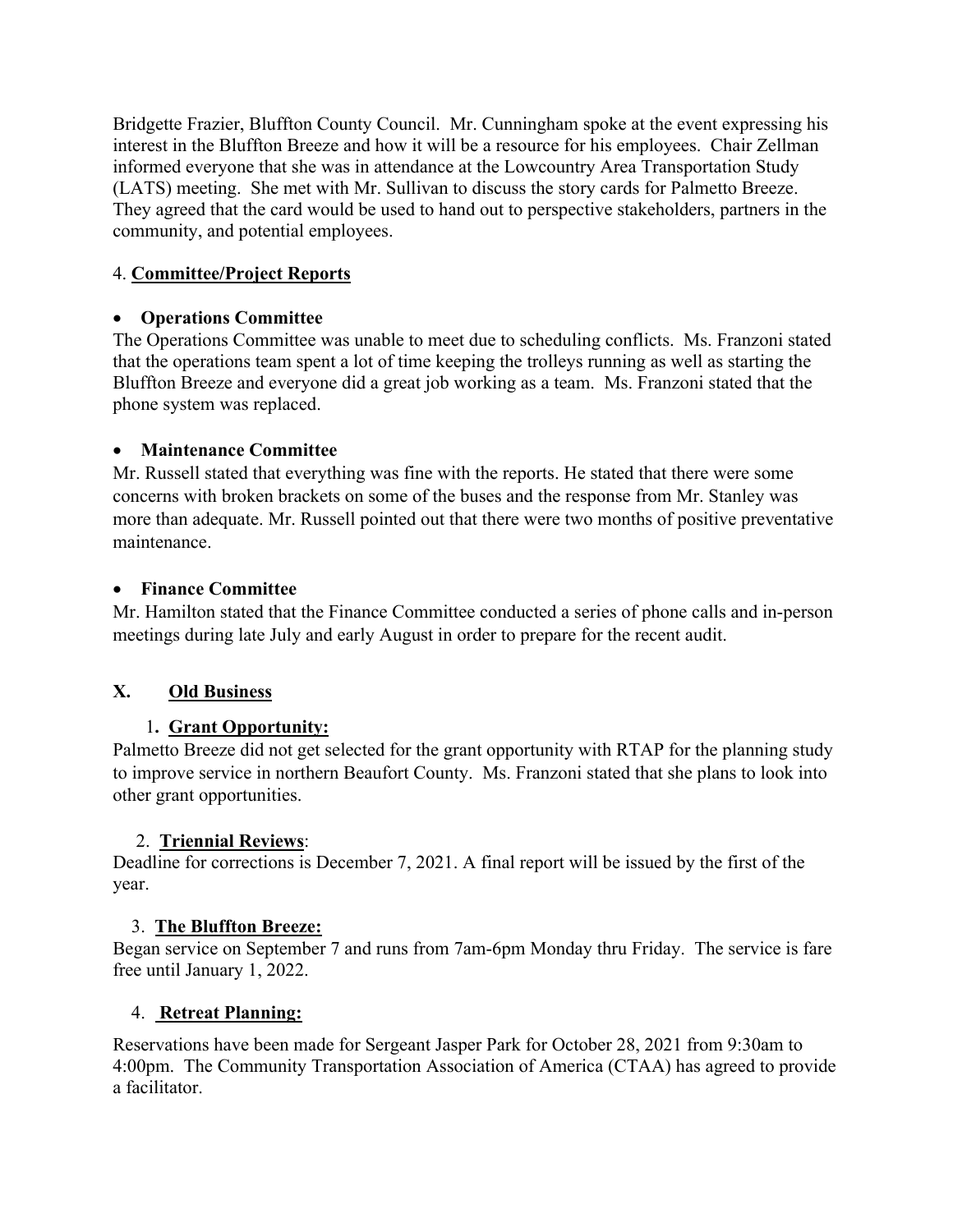### 5. **Sale of Property:**

The sale of the property on Argent Road has been canceled due to the potential buyer, Carolina Investment South, wanting to negotiate a \$75,000 price reduction. The property has been placed back on the market.

## 6. **Lowcountry Area Transportation Study (LATS) Update:**

Ms. Rossi informed the Board that Lowcountry Council of Governments (LCOG) applied for a grant to pair with the National Rural Transportation Assistance Program (RTAP) efforts through the National Aging and Disability Transportation Center. If awarded, the planning grant offers \$20,000.00 in funding. Awardees would then get \$50,000 for implementation. LCOG is looking at the Hampton area. LCOG is updating their Long-Range Transportation Plan. The LCOG held several stake holder meetings in August and September. A public meeting was also held during the first week in September. Ms. Rossi stated that transportation survey was launched and that they are looking for as much participation from the public as possible. Selections were made for the 5310 rural area funds and everyone that applied was funded. It will go to the Commission on October 21<sup>st</sup> for the final approval. The next LATS meeting will be held on October 1st.

## **XI. New Business**

Due to Allendale County's recent budget cuts, we are not certain if they will make contributions for the Palmetto Breeze services they receive for the fiscal year 2022. Ms. Franzoni stated that the issue will be revisited to find out what the outcome will look like moving forward.

## **XII. Next Steps/ Summary of To Do Items**

- 1. Ms. Franzoni will continue to look for grants for The North of the Broad Services.
- 2. Staff will attend Procurement Training
- 3. The Board of Directors will plan to ride on the Bluffton Breeze prior to the next Board meeting.
- 4. Chair Zellman will contact the Lowcountry Presbyterian Church about putting information about Bluffton Breeze in their bulletin.
- 5. Chair Zellman, Ms. Franzoni, and Mr. Bickley are going to meet again regarding the Retreat.
- 6. Chair Zellman has an October 1, 2021. LATS meeting.
- 7. Ms. Franzoni will continue to follow up on State Mass Transit Funds (SMTF) funds for Allendale.
- 8. Ms. Pinkney is going to follow up with Allendale County council members to get an update on funding.